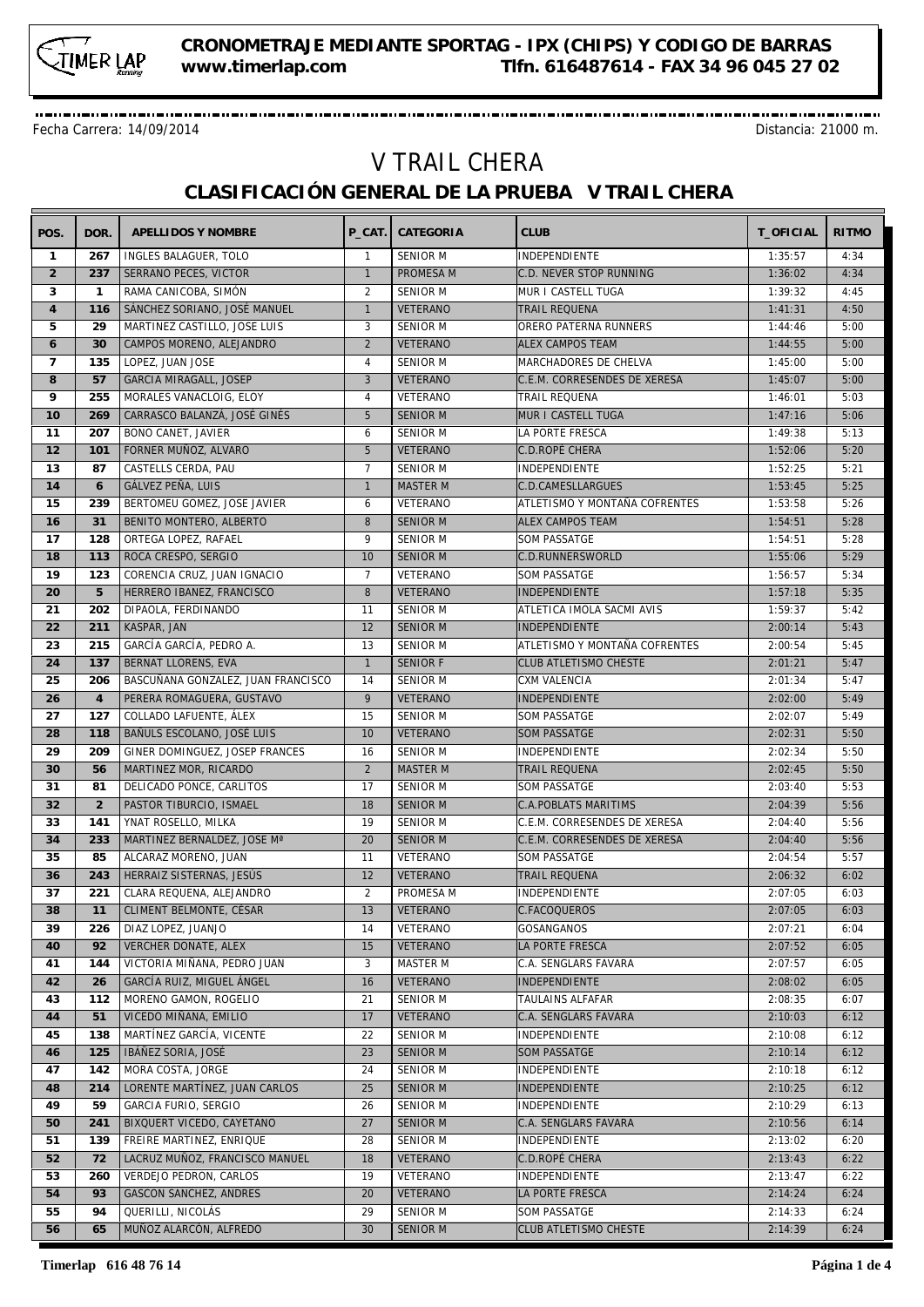

Fecha Carrera: 14/09/2014 Distancia: 21000 m.

## V TRAIL CHERA **CLASIFICACIÓN GENERAL DE LA PRUEBA V TRAIL CHERA**

-------------------------

| POS. | DOR. | APELLIDOS Y NOMBRE              | P CAT.         | CATEGORIA       | <b>CLUB</b>                     | T_OFICIAL | <b>RITMO</b> |
|------|------|---------------------------------|----------------|-----------------|---------------------------------|-----------|--------------|
| 57   | 63   | COMES GRACIA, ALBERTO           | 31             | <b>SENIOR M</b> | CLUB ATLETISMO CHESTE           | 2:14:39   | 6:24         |
| 58   | 18   | HORCAS RODRIGUEZ, ISIDRO        | 21             | <b>VETERANO</b> | C.A PÉTROLA                     | 2:14:46   | 6:25         |
| 59   | 115  | GARCÍA CORRECHER, JOSE LUIS     | 32             | <b>SENIOR M</b> | TRAIL REQUENA                   | 2:14:57   | 6:25         |
| 60   | 210  | TARANCÓN SERRANO, RAFAEL        | 33             | <b>SENIOR M</b> | LA PORTE FRESCA                 | 2:15:10   | 6:26         |
| 61   | 204  | CASTELLO GARZON, VICENTE        | 34             | <b>SENIOR M</b> | INDEPENDIENTE                   | 2:15:11   | 6:26         |
| 62   | 69   | FERNANDEZ PEREZ, JAVIER         | 22             | <b>VETERANO</b> | C.A.CUENCA-DOLOMIA              | 2:16:20   | 6:29         |
| 63   | 120  | CÍSCAR GARCÍA, HERME            | 35             | SENIOR M        | C.A. SENGLARS FAVARA            | 2:16:28   | 6:30         |
| 64   | 68   | BAIXAULI NACHER, TOMÁS          | $\overline{4}$ | <b>MASTER M</b> | <b>INDEPENDIENTE</b>            | 2:16:38   | 6:30         |
| 65   | 16   | RIVAS ATIENZA, CARMEN           | $\mathbf{1}$   | VETERANA        | <b>ALEX CAMPOS TEAM</b>         | 2:17:08   | 6:31         |
| 66   | 23   | CLIMENT BELMONTE, IGNACIO       | 23             | <b>VETERANO</b> |                                 | 2:17:29   | 6:33         |
|      |      |                                 |                |                 | C.FACOQUEROS                    |           |              |
| 67   | 38   | BARBERÁ CEBOLLA, JUAN PEDRO     | 24             | VETERANO        | LA PORTE FRESCA                 | 2:17:34   | 6:33         |
| 68   | 20   | TORRIJOS TORRENT, MIGUEL ANGEL  | 36             | SENIOR M        | ORERO PATERNA RUNNERS           | 2:17:36   | 6:33         |
| 69   | 249  | CORTÉS GUILL, LUIS              | 37             | <b>SENIOR M</b> | A LES NOU                       | 2:17:40   | 6:33         |
| 70   | 62   | TORMO GARCIA, FRANCISCO         | 38             | <b>SENIOR M</b> | INDEPENDIENTE                   | 2:18:14   | 6:35         |
| 71   | 39   | ORTÍ SISTERNES, RICARDO         | 39             | <b>SENIOR M</b> | <b>SOM PASSATGE</b>             | 2:18:26   | 6:35         |
| 72   | 259  | RIBES ROIG, VICENT              | 40             | <b>SENIOR M</b> | AL TROT GUADASSUAR              | 2:18:28   | 6:35         |
| 73   | 3    | MEDRANO SANÍA, ROBERTO          | 41             | <b>SENIOR M</b> | S.D.CORRECAMINOS                | 2:18:51   | 6:36         |
| 74   | 99   | MARTINEZ BAU, JUAN ANTONIO      | 42             | <b>SENIOR M</b> | #LASCRIAS                       | 2:18:57   | 6:36         |
| 75   | 262  | CEPEDA CEPEDA, JESÚS            | 43             | <b>SENIOR M</b> | C.A.CUENCA-DOLOMIA              | 2:19:49   | 6:39         |
| 76   | 242  | MORATA SANCHEZ-TARAZAGA, DANIEL | 25             | <b>VETERANO</b> | C.D. NEVER STOP RUNNING         | 2:19:53   | 6:39         |
| 77   | 244  | MORATA SÁNCHEZ-T, CESAR         | 44             | <b>SENIOR M</b> | C.D. NEVER STOP RUNNING         | 2:19:53   | 6:39         |
| 78   | 145  | GIMENO MIRAVALLS, JOAQUIN       | 45             | <b>SENIOR M</b> | <b>INDEPENDIENTE</b>            | 2:20:22   | 6:41         |
| 79   | 256  | ESCRIVA CERDAN, JULIO           | 46             | <b>SENIOR M</b> | TRIATLON GUADASSUAR             | 2:20:22   | 6:41         |
| 80   | 240  | BARBERA SEGURA, SALVA           | 47             | <b>SENIOR M</b> | <b>TRIATLON GUADASSUAR</b>      | 2:21:07   | 6:43         |
| 81   | 122  | TORRES ESTARLICH, SALVA         | 48             | <b>SENIOR M</b> | AL TROT GUADASSUAR              | 2:21:08   | 6:43         |
| 82   | 86   | ROSELLO SIRERA, NANDO           | 26             | <b>VETERANO</b> | C.E.M. CORRESENDES DE XERESA    | 2:21:12   | 6:43         |
| 83   | 9    | REYES GARCIA, KITO              | 5              | MASTER M        | C.A.LA RABOSA                   | 2:21:18   | 6:43         |
| 84   | 98   | <b>BUENO FAYOS, VICENTE</b>     | 6              | <b>MASTER M</b> | <b>INDEPENDIENTE</b>            | 2:21:21   | 6:43         |
| 85   | 79   | VICEDO MIÑANA, EVA              | 2              | VETERANA        | C.A. SENGLARS FAVARA            | 2:21:28   | 6:44         |
| 86   | 124  |                                 | 27             | <b>VETERANO</b> |                                 | 2:21:39   | 6:45         |
| 87   | 84   | GIMENO, JOSE MANUEL             | 49             |                 | <b>SOM PASSATGE</b>             |           |              |
|      |      | CHUST MORIS, SERGIO             |                | <b>SENIOR M</b> | <b>SOM PASSATGE</b>             | 2:21:39   | 6:45         |
| 88   | 74   | AGUADO ALBERT, FRANCISCO        | $\overline{7}$ | <b>MASTER M</b> | CLUB INTEGRAL DE MONTAÑA        | 2:21:42   | 6:45         |
| 89   | 64   | TRONCHONI LLACER, JOSE FCO      | 28             | VETERANO        | <b>GOSANGANOS</b>               | 2:21:55   | 6:45         |
| 90   | 253  | SANMARTIN ROMEU, MANUEL         | 8              | <b>MASTER M</b> | TAULAINS ALFAFAR                | 2:21:58   | 6:45         |
| 91   | 229  | AGUSTIN VALLES, JOSE JAIME      | 9              | MASTER M        | C.A.CAFETERIAS WILLIAM          | 2:22:19   | 6:46         |
| 92   | 43   | <b>GALLEGO RIVERO, JORGE</b>    | 50             | <b>SENIOR M</b> | <b>INDEPENDIENTE</b>            | 2:22:38   | 6:48         |
| 93   | 140  | CORRECHER ALCOCER, ADRIÁN       | 51             | <b>SENIOR M</b> | INDEPENDIENTE                   | 2:22:42   | 6:47         |
| 94   |      | 106 GAMONAL RODRIGUEZ, VIDAL    | 29             | VETERANO        | C.A.CUENCA-DOLOMIA              | 2:22:51   | 6:48         |
| 95   | 109  | ROSES, GERMAN                   | 52             | SENIOR M        | <b>INDEPENDIENTE</b>            | 2:25:11   | 6:54         |
| 96   | 218  | RIBES GARCÍA, PAKITO            | 53             | <b>SENIOR M</b> | <b>ALEX CAMPOS TEAM</b>         | 2:26:53   | 6:59         |
| 97   | 40   | ROMERO PAYÁ, OSCAR              | 30             | VETERANO        | INDEPENDIENTE                   | 2:26:58   | 6:59         |
| 98   | 238  | TROITIÑO BOUZA, BRUNO           | 54             | SENIOR M        | INDEPENDIENTE                   | 2:27:32   | 7:01         |
| 99   | 257  | GARCÍA MOLINA, JUANJO           | 31             | VETERANO        | INDEPENDIENTE                   | 2:27:37   | 7:01         |
| 100  | 134  | PERUJO SABARIEGO, ADOLFO        | 55             | <b>SENIOR M</b> | <b>BURJARUNNERS</b>             | 2:27:49   | 7:02         |
| 101  | 19   | SORIO MEDINA, JOSE MARIA        | 56             | SENIOR M        | INDEPENDIENTE                   | 2:27:51   | 7:02         |
| 102  | 47   | TIMONEDA MONFORT, JOAQUIN       | 57             | <b>SENIOR M</b> | INDEPENDIENTE                   | 2:27:51   | 7:02         |
| 103  | 28   | LOPEZ NUÑEZ, JOSE               | 32             | VETERANO        | ALEX CAMPOS TEAM                | 2:28:20   | 7:04         |
| 104  | 258  | CORRECHER ALCOCER, EDGAR        | 58             | <b>SENIOR M</b> | REDOLAT TEAM                    | 2:29:14   | 7:06         |
| 105  | 52   | CLARI SANZ, NATALIA             | 3              | VETERANA        | C.A. SENGLARS FAVARA            | 2:29:31   | 7:07         |
| 106  | 14   | ARAGÓ CHOFRE, PABLO             | 59             | <b>SENIOR M</b> | CXM VALENCIA                    | 2:30:31   | 7:09         |
| 107  | 55   | GARCIA NARVAEZ, JOSE            | 60             | <b>SENIOR M</b> | INDEPENDIENTE                   | 2:31:25   | 7:12         |
| 108  | 114  | AÑON MARÍN, CARLOS              | 10             | <b>MASTER M</b> | INDEPENDIENTE                   | 2:32:10   | 7:14         |
| 109  | 37   | MONTEAGUDO REYES, JUAN. MIGUEL  | 33             | VETERANO        | C.A.VON HIPPEL-LINDAU PAIPORTA  | 2:32:41   | 7:16         |
| 110  | 58   | CONTEL MIRANZO, MARTA           | 2              | <b>SENIOR F</b> | C.A. VON HIPPEL LINDAU PAIPORTA | 2:32:41   | 7:16         |
| 111  | 73   | VILLAR TORRES, JOSE MARIA       | 11             | MASTER M        | C.A. TORTUGA - ALGEMESÍ         | 2:32:42   | 7:16         |
| 112  | 8    | CAMPOS INIESTA, MARIA DOLORES   | 3              | <b>SENIOR F</b> | C.A.ALBACETE DIPUTACION         | 2:32:52   | 7:16         |
|      |      |                                 |                |                 |                                 |           |              |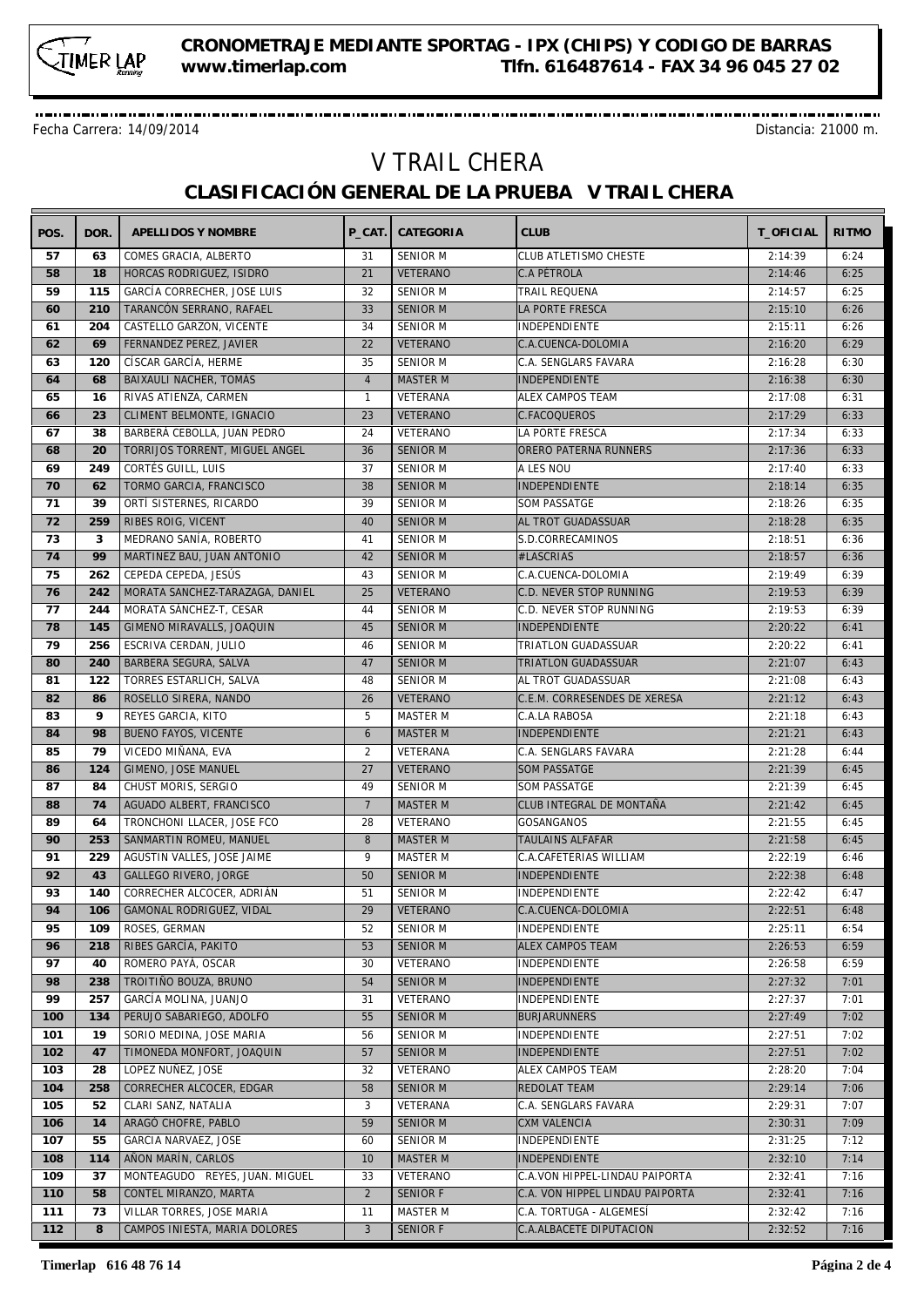

Fecha Carrera: 14/09/2014 Distancia: 21000 m.

## V TRAIL CHERA **CLASIFICACIÓN GENERAL DE LA PRUEBA V TRAIL CHERA**

| POS. | DOR. | APELLIDOS Y NOMBRE                  | P CAT.         | CATEGORIA       | <b>CLUB</b>                       | T_OFICIAL | <b>RITMO</b> |
|------|------|-------------------------------------|----------------|-----------------|-----------------------------------|-----------|--------------|
| 113  | 266  | YEBRA YEBRA, MIRO                   | 34             | VETERANO        | INDEPENDIENTE                     | 2:33:12   | 7:17         |
| 114  | 236  | ROSELL ARAGÓN, ELENA                | $\overline{4}$ | <b>SENIOR F</b> | C.A.TRAGALEGUAS DE MANISES        | 2:33:32   | 7:18         |
| 115  | 250  | AMADOR PUGA, MIGUEL ÁNGEL           | 35             | VETERANO        | UNO I UNO                         | 2:33:34   | 7:18         |
| 116  | 10   | SANCHEZ SALVO, SANTIAGO             | 36             | <b>VETERANO</b> | <b>C.A MARJANA CHIVA</b>          | 2:33:37   | 7:19         |
| 117  | 230  | MORA PEREZ, WILLIAM EDWARD          | 12             | MASTER M        | C.A.CAFETERIAS WILLIAM            | 2:33:48   | 7:19         |
| 118  | 27   | GALIANA PERIS, JOSE FCO.            | 37             | <b>VETERANO</b> | <b>S.D.CENT PEUS</b>              | 2:34:06   | 7:20         |
| 119  | 61   | ATIENZA NAVARRO, ALFONSO            | 38             | VETERANO        | ESTAMOS LOCO O QUE                | 2:34:37   | 7:21         |
| 120  | 36   | ORTEGA ROMERO, JOSE                 | 61             | <b>SENIOR M</b> | <b>SERRA AGULLES TRAIL</b>        | 2:34:49   | 7:22         |
| 121  | 35   | CORRAL BONO, DANIEL                 | 62             | <b>SENIOR M</b> | <b>SERRA AGULLES TRAIL</b>        | 2:34:49   | 7:22         |
| 122  | 227  | ZARAGOZA MUNTO, JULIO               | 39             | VETERANO        | <b>SOM PASSATGE</b>               | 2:34:59   | 7:22         |
| 123  | 136  | SANCHEZ FERNANDEZ, FRANCISCO JAVIER | 40             | VETERANO        | C.M AMICS VOLTA AL TERME FONDEGUI | 2:35:03   | 7:23         |
| 124  | 130  | ROVIRA DAUDI, EDUARDO               | 41             | <b>VETERANO</b> | <b>INDEPENDIENTE</b>              | 2:35:18   | 7:23         |
| 125  | 48   | CUTANDA SÁNCHEZ, JAUME              | 63             | <b>SENIOR M</b> | C.A.MARJANA                       | 2:35:41   | 7:24         |
| 126  | 129  | BENAVENT YERBES, JORGE              | 64             | <b>SENIOR M</b> | C.A.CORRELIANA                    | 2:35:50   | 7:25         |
|      |      |                                     |                |                 |                                   |           |              |
| 127  | 126  | RODRIGUEZ, JOSE ANTONIO             | 65             | <b>SENIOR M</b> | C.A. GESTALGAR                    | 2:35:50   | 7:25         |
| 128  | 268  | CABANES FERRANDO, ALEX              | 66             | <b>SENIOR M</b> | INDEPENDIENTE                     | 2:35:56   | 7:25         |
| 129  | 76   | COSTA, CELSO                        | 67             | <b>SENIOR M</b> | INDEPENDIENTE                     | 2:36:17   | 7:26         |
| 130  | 83   | <b>GOMEZ BAREA, TOMAS</b>           | 68             | <b>SENIOR M</b> | <b>SOM PASSATGE</b>               | 2:37:06   | 7:29         |
| 131  | 60   | LOPEZ CHULIA, ANTONIO               | 42             | VETERANO        | <b>SOM PASSATGE</b>               | 2:38:16   | 7:32         |
| 132  | 78   | MUÑOZ BASTIT, DAVID                 | 43             | <b>VETERANO</b> | TRT MELIANA TRI-RUNNING-TRAIL     | 2:38:17   | 7:32         |
| 133  | 91   | JUAN GARCIA, ANABEL                 | 5              | <b>SENIOR F</b> | INDEPENDIENTE                     | 2:38:18   | 7:32         |
| 134  | 97   | NOVELLA ARGILES, JOSÉ JAVIER        | 69             | <b>SENIOR M</b> | <b>TRAIL REQUENA</b>              | 2:38:28   | 7:32         |
| 135  | 133  | GARZON CAMPOS, ANTONIO              | 44             | VETERANO        | INDEPENDIENTE                     | 2:38:44   | 7:33         |
| 136  | 231  | SAN JUAN ALARMA, JAVIER             | 45             | <b>VETERANO</b> | <b>SOM PASSATGE</b>               | 2:38:53   | 7:34         |
| 137  | 203  | GONZALEZ LLORCA, MIGUEL             | 70             | <b>SENIOR M</b> | COLLA EL PAROTET                  | 2:39:32   | 7:35         |
| 138  | 102  | NAVARRO SEBASTIAN, MIGUEL           | 46             | <b>VETERANO</b> | INDEPENDIENTE                     | 2:39:43   | 7:35         |
| 139  | 100  | GRAU HERNANDEZ, ROQUE MANUEL        | 47             | VETERANO        | ANEM TROTANT                      | 2:39:48   | 7:36         |
| 140  | 104  | GARCERA VAQUER, PATRICIA ALMA       | 6              | <b>SENIOR F</b> | <b>INDEPENDIENTE</b>              | 2:40:30   | 7:38         |
| 141  | 232  | MORCILLO BENLLOCH, TONI             | 48             | VETERANO        | PEÑA EL COYOTE                    | 2:40:41   | 7:39         |
| 142  | 32   | GUARDIOLA FERNÁNDEZ, EMILIO         | 71             | <b>SENIOR M</b> | INDEPENDIENTE                     | 2:41:17   | 7:40         |
| 143  | 66   | LAMBIEZ GRACIA, AMADEO              | 49             | VETERANO        | INDEPENDIENTE                     | 2:41:21   | 7:41         |
| 144  | 247  | PERIS DEVESA, JOSE VTE              | 50             | <b>VETERANO</b> | <b>ATLETISME CORBERA</b>          | 2:41:55   | 7:42         |
| 145  | 248  | VICEDO MIÑANA, SUSI                 | 4              | VETERANA        | ATLETISME CORBERA                 | 2:41:55   | 7:42         |
| 146  | 90   | GONZÁLEZ MARTÍNEZ, DAVID            | 51             | <b>VETERANO</b> | INDEPENDIENTE                     | 2:42:19   | 7:44         |
| 147  | 223  | PERALES I MULET, SIXT               | 52             | VETERANO        | S.D.CENT PEUS                     | 2:43:10   | 7:46         |
| 148  | 34   | LLANES CASTELL, JOSEP               | $\mathbf{3}$   | PROMESA M       | INDEPENDIENTE                     | 2:43:44   | 7:47         |
| 149  | 146  | RODRIGUEZ MORALES, MIGUEL ANGELMIGU | 72             | <b>SENIOR M</b> | CORATGE                           | 2:44:27   | 7:49         |
| 150  |      | 213   FUENTES BENITEZ, MIGUEL       | 13             | MASTER M        | C.A.CAFETERIAS WILLIAM            | 2:44:32   | 7:50         |
| 151  | 53   | ALCAIDE MARTÍNEZ. GUSTAVO           | 73             | <b>SENIOR M</b> | <b>SOM PASSATGE</b>               | 2:45:11   | 7:52         |
| 152  | 252  | ALVAREZ RANCAÑO, CESAR              | 74             | <b>SENIOR M</b> | <b>INDEPENDIENTE</b>              | 2:45:35   | 7:53         |
| 153  | 251  | COLMENAREJO LÓPEZ, IVAN             | 75             | SENIOR M        | UNO I UNO                         | 2:46:48   | 7:56         |
| 154  | 49   | DEL CAMPO GONZALEZ, MIGUEL          | 76             | <b>SENIOR M</b> | <b>INDEPENDIENTE</b>              | 2:46:51   | 7:56         |
| 155  | 50   | DOMINGO MARTINEZ, OSCAR             | 77             | SENIOR M        | INDEPENDIENTE                     | 2:46:52   | 7:56         |
| 156  | 25   | BELENGUER MULA, FERNANDO            | 14             | <b>MASTER M</b> | <b>INDEPENDIENTE</b>              | 2:47:12   | 7:57         |
| 157  | 105  | CLIMENT MONCHO, TONI                | 78             | SENIOR M        | C.CORRER A GUST BELLREGUARD       | 2:48:10   | 8:00         |
|      |      |                                     |                |                 |                                   |           |              |
| 158  | 24   | ALCARRIA VERDU, JOSE ANTONIO        | 15             | <b>MASTER M</b> | <b>CXM VALENCIA</b>               | 2:50:20   | 8:06         |
| 159  | 234  | MATEO CABRERA, ANTONIO              | 79             | SENIOR M        | INDEPENDIENTE                     | 2:50:39   | 8:07         |
| 160  | 33   | LLANES DOMINGO, JOSE                | 53             | <b>VETERANO</b> | C.A. TORTUGA - ALGEMESÍ           | 2:51:11   | 8:08         |
| 161  | 77   | ZARCOS RAMIREZ, TONI                | 54             | VETERANO        | C.A.VON HIPPEL-LINDAU PAIPORTA    | 2:51:37   | 8:10         |
| 162  | 67   | GOSP TORTAJADA, JOSE                | 55             | VETERANO        | INDEPENDIENTE                     | 2:51:38   | 8:10         |
| 163  | 41   | MARTÍN MANCEBO, FERNANDO            | 16             | MASTER M        | INDEPENDIENTE                     | 2:51:58   | 8:11         |
| 164  | 71   | MONSTER, MICHEL                     | 80             | <b>SENIOR M</b> | <b>INDEPENDIENTE</b>              | 2:52:03   | 8:12         |
| 165  | 235  | CIUDAD ORTOLÀ, JUAN ANTONIO         | 81             | SENIOR M        | INDEPENDIENTE                     | 2:52:09   | 8:11         |
| 166  | 131  | ALABAJOS JARA, FELIPE FRANCISCO     | 17             | <b>MASTER M</b> | INDEPENDIENTE                     | 2:52:57   | 8:13         |
| 167  | 22   | MEGIAS BALLESTEROS, JAVI            | 82             | <b>SENIOR M</b> | INDEPENDIENTE                     | 2:54:16   | 8:17         |
| 168  | 44   | CARAVACA MIRA, CAROLINA             | $\overline{7}$ | <b>SENIOR F</b> | INDEPENDIENTE                     | 2:55:12   | 8:20         |